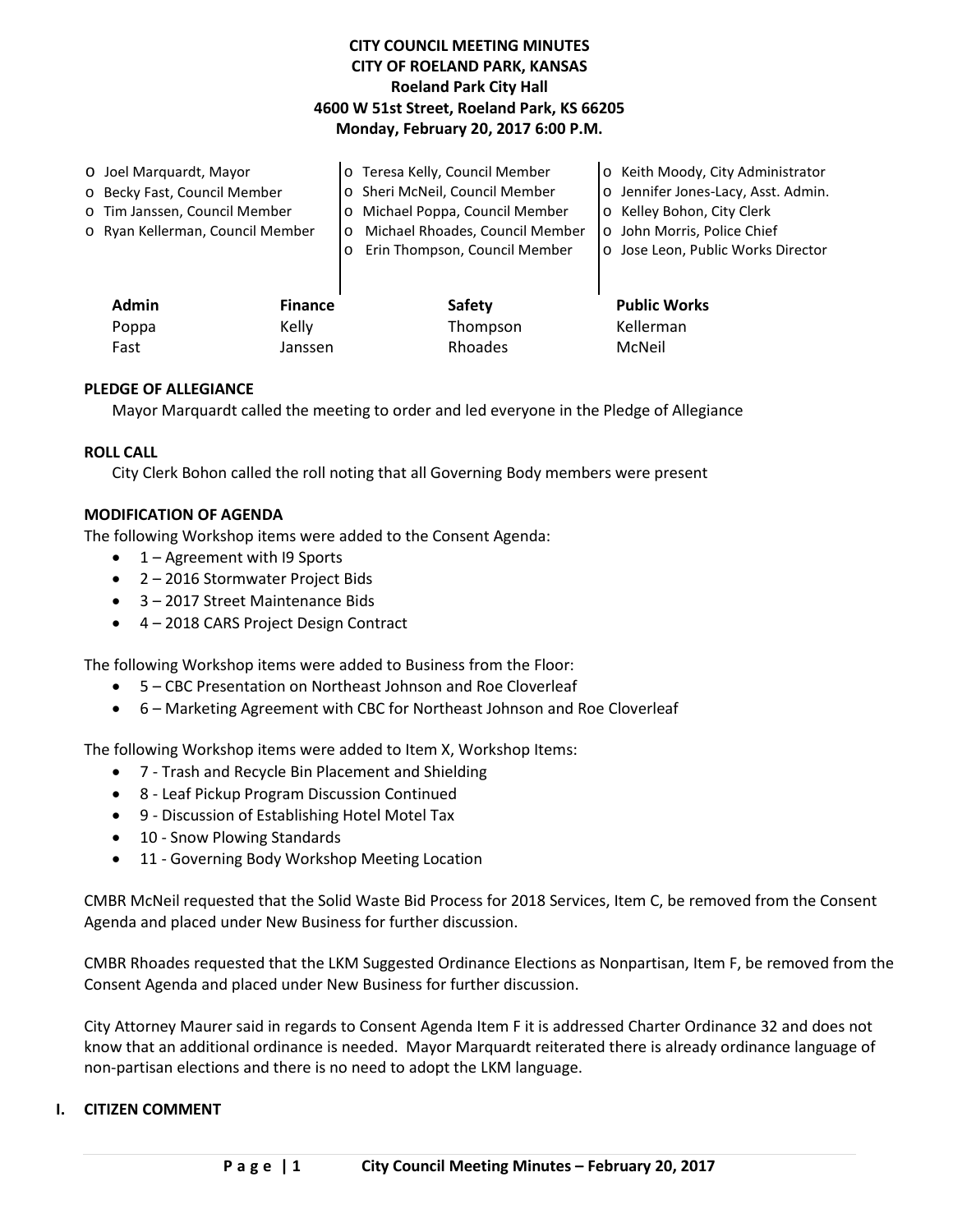**Tom Madigan** (5316 W. 49th Terrace) Mr. Madigan said that Nall Park is becoming alive again and used all the time. He went down to look at the park after the brush was removed and said it is amazing how big the ravine is and how much work was done. He personally thanked everyone that was there for the work day, especially Mr. Moody and CMBR Fast who took time to come down and help out. However, he did say he saw a teen come out of the park on a gas-powered dirt bike. He said that dirt bikes will quickly tear up the trail and suggested that the Council and Parks Committee work to preserve the progress that has been in the park.

Mr. Madigan also spoke about how unfinished Workshop items are incorporated into the City Council agenda and that the way it is currently done is confusing. He said people are frustrated when a Workshop agenda is moved to Council and voted on before there is public comment.

Mr. Madigan also said he believes there is some confusion on northeast site and does not remember a vote on how many stories the building would have. He questioned the survey results that 61 percent were in favor of a threestory building.

# **II. CONSENT AGENDA**

- **A. Appropriation Ordinance #901**
- **B. January 19, 2017 Minutes**
- **C. Solid Waste Bid Process for 2018 Services** (Moved to New Business)
- **D. Employee Recognition Program: Outstanding Service Award**
- **E. 2017 Super Pass Agreement and Swim Meet Letter of Understanding**
- **F. LKM Suggested Ordinance Elections as Nonpartisan** (Moved to New Business)
- **G. Roe Blvd. Advisory Committee Appointments**
- **H. Agreement with I9 Sports (Workshop #1)**
- **I. 2016 Stormwater Project Bids (Workshop #2)**
- **J. 2017 Street Maintenance Bids (Workshop #3)**
- **K. 2018 CARS Project Design Contract (Workshop #4)**

**MOTION:** CMBR THOMPSON MOVED AND CMBR KELLY SECONDED TO APPROVE THE CONSENT AGENDA AS AMENDED. (MOTION PASSED 8-0).

# **III. BUSINESS FROM THE FLOOR**

- **A. Applications / Presentations**
	- **1. Community for All Ages Silver Award**

CMBR Kelly reported that last month with the work of staff and Sustainability Committee the City has earned the silver recognition award for the Community for All Ages.

# (Applause)

Ms. Kelly said one of the benefits of participating in Community for All Ages is learning from other cities and also provides opportunities to network. A national charrette has been made available and the report is to be published in the National AARP magazine. Roeland Park, in essence, is being recognized all over the country. They are raising awareness for not only making the community accessible and fun to live in for all, but also getting national recognition and raising the profile of City. CMBR Kelly said there are educational opportunities four times a year for elected officials or appointed committee members to go and learn different things on topics that would concern the City as far as being a first tier suburb. There are peer group meetings for staff and the appointed committees to go to monthly to help network and educate on challenges, advantages, and accomplishments of suburbs participating in the Community for All Ages program.

CMBR Kelly is proud of staff and the Sustainability Committee for having earned this and added a special thanks to the Sustainability Committee.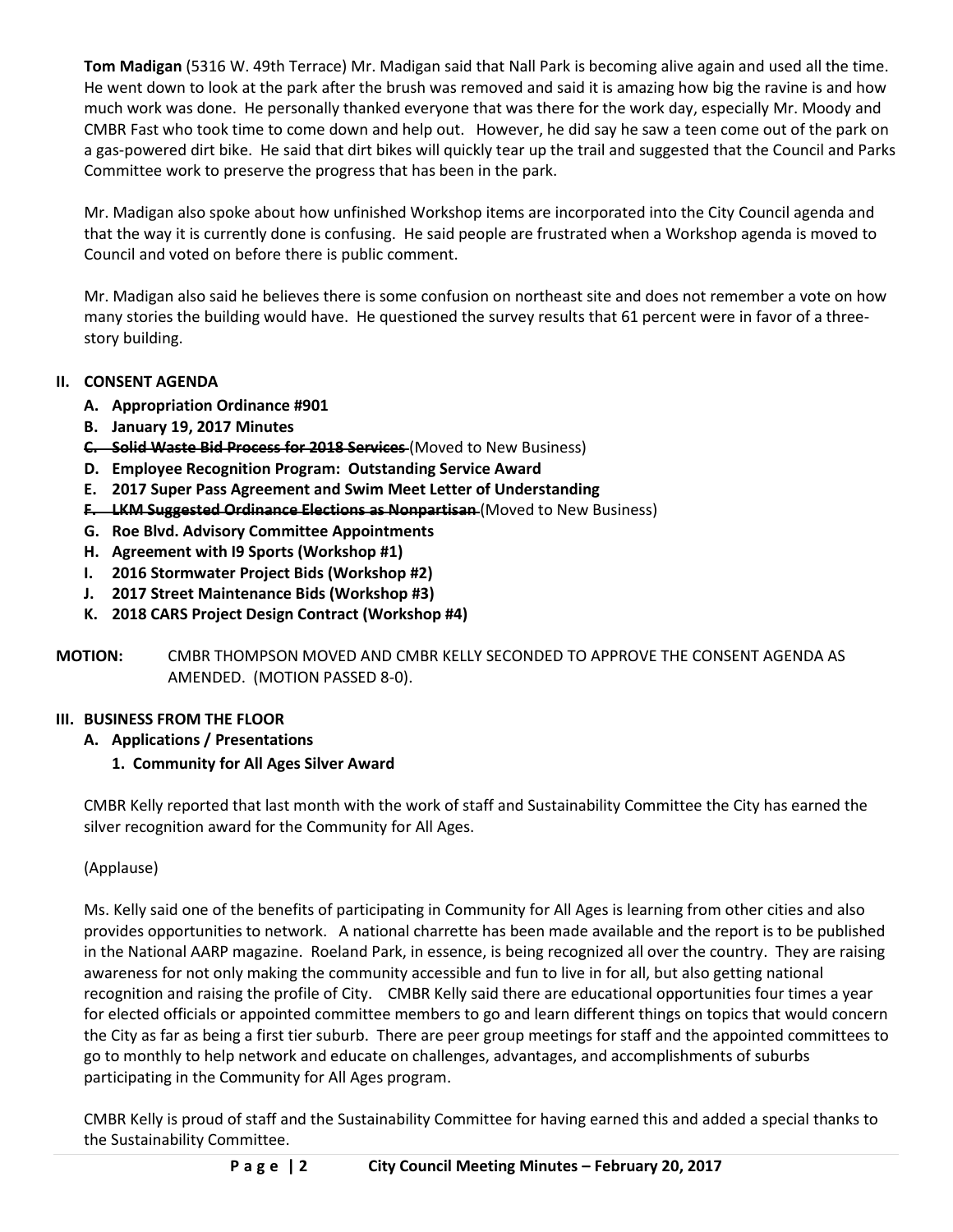# (Applause)

Mayor Marquardt thanked CMBR Kelly for her work in helping to move things along. He, too, thanked the staff.

# **2. AAA Traffic Gold Award**

Bob Hamilton, KDOT Law Enforcement Liaison, was on hand for the third consecutive year to present Chief Morris and the Police Department with the AAA Traffic Gold Award. The last two years the City has received silver award. Mr. Hamilton said KDOT works with AAA to pick out law enforcement agencies across the state of Kansas that they think are deserving for the awards and that 25 agencies in the state qualified this year. High school seatbelt enforcement is one component for the department's recognition. This age group is the top one in the state that are wearing their seatbelts and credits the SAFE (Seatbelts are for Everyone) program across the state in 152 high schools across the state. He also recognized the Police Department for their traffic blitz program, walk your child to school, and seatbelt awareness at Bishop Miege. Roeland Park was also recognized for their departmental seatbelt policy noting that a lot of agencies across the state still do not have seatbelt policies for their officers. The Police Department was recognized for demonstrating strong, sustained efforts in addressing local traffic safety issues and adult seatbelt use which is at 86 percent. He added that child passenger seat usage is at 88 percent and alcohol crashes have come down from 10 to 4, with DUI arrests nearly cut two-thirds. He also praised the department for its Click-It or Ticket Enforcement and having no fatalities in the past five years which is impressive as Kansas fatality rates were high this year.

Mr. Hamilton thanked the Mayor and City Council for backing their Police Department.

(Applause and pictures were taken)

Chief Morris said they wrote 2,695 tickets last year. He said he appreciates the award and they will go for platinum next year.

Mayor Marquardt thanked Chief Morris and the Police Department.

(Applause)

# **3. "Fun Fitness Saturdays in R Park"**

Loretta Carson (5532 Roe) with the Citizens Fundraising Initiative for R Park asked the Council to approve a series of events along with a banner and yard sign. She said the fundraisers are designed to bring people together to have fun in R Park and will be held the last Saturday of the month in June, July, August and September from 9-10 a.m. People of all ages and levels of fitness are welcome. Each month will have a different theme:

- June yoga
- July soccer croquet
- August diamond challenge, nerf ball with a challenge at each base
- September to be announced.

They are asking for \$5 donation for everyone that participates and proceeds will be put toward building the community picnic shelter in R Park. Ms. Carson also thanked I9 Sports of Johnson County for their help during the July and August activities.

She would like Public Works put up the two-sided banner on Roe Boulevard and a yard sign in R Park before each event.

Public Works Director Leon said he would just ask that it's not larger than 4x8.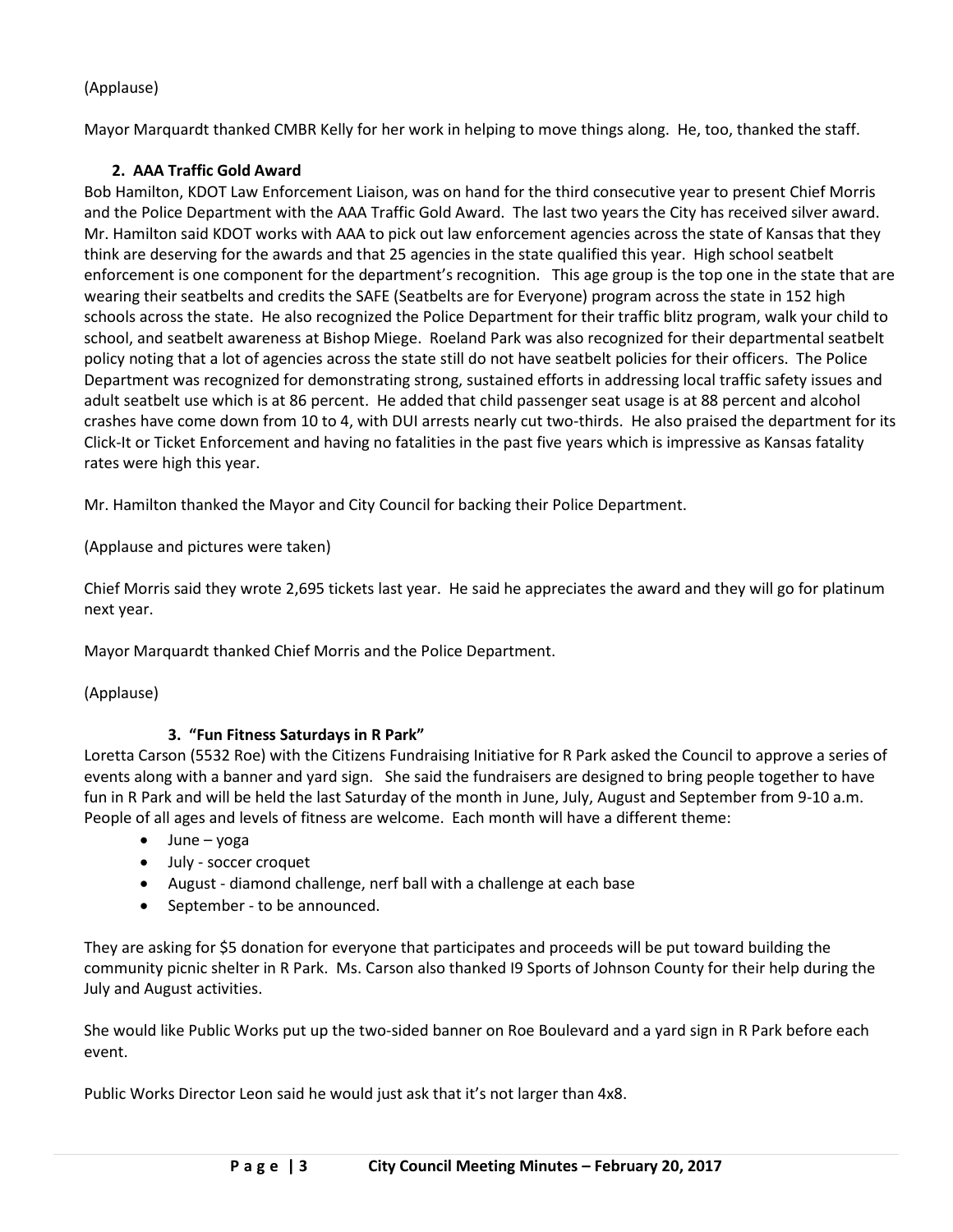CMBR Kelly recommended using the monument sign already at the park to announce the event. She also asked that the banner be in line with what is requested of everyone else in the City.

The banner will be the same for all events and will be put up the week before the months' event.

- **MOTION:** CMBR POPPA MOVED AND CMBR MCNEIL SECONDED TO APPROVE THE FUN FITNESS SATURDAYS IN R PARK AND THE SIGNAGE RELATED TO THE EVENTS. (MOTION CARRIED 8-0)
	- **4. CBC Presentation on Northeast Johnson and Roe Cloverleaf (Workshop #5)** *(Combined with Item 5)*

### **5. Marketing Agreement with CBC for Northeast Johnson and Roe Cloverleaf (Workshop #6)**

Jason Glasrud, CBC developer, had made a presentation to the Governing Body at the preceding Workshop on the results of their site analysis. He provided the Governing Body an agreement for services similar to the one for the old pool/cave site, but updated to reflect the 2.69 acre site, and an outline of the planned scope of services. Phase 1 will allow CBC to move forward marketing the site in earnest. It also puts in motion the process to bring back concepts for the City's consideration. Phase 2 of the agreement allows for the City to utilize CBC in negotiation of any development agreements that would be required by the developer.

City Administrator Moody reiterated that this is the same marketing agreement previously entered into with CBC, and the rights and terms are the same.

CMBR Rhoades asked for clarification of Exhibit C, the 2.5 percent compensation of the public and private investment. Mr. Glasrud directed Mr. Rhoades to page 13, Phase 2 of the development agreement that said if a development agreement is required and CBC negotiates that agreement, this is the manner in which they would be compensated.

City Administrator Moody added that at this point it does not appear that this site would require the use of an incentive to encourage development.

**MOTION:** CMBR THOMPSON MOVED AND CMBR KELLY SECONDED TO APPROVE THE MARKETING AGREEMENT WITH CBC OF THE NORTHEAST JOHNSON DRIVE AND ROE SITE. (MOTION CARRIED 7-0; CMBR POPPA WAS NOT PRESENT FOR VOTE.)

### **IV. MAYOR'S REPORT**

### **A. Proclamation – Safe Havens for Newborns Day 2017**

CMBR Janssen read the Safe Havens for Newborns Day 2017 into the record.

**MOTION:** CMBR JANSSEN MOVED AND CMBR RHOADES SECONDED THE APPROVAL OF THE PROCLAMATION FOR HAVENS FOR NEWBORNS DAY 2017. (MOTION CARRIED 8-0)

### **V. WORKSHOP AND COMMITTEE REPORTS**

### **A. Workshop Summary**

CMBR Thompson read the Workshop Summary from the packet into the record.

### **B. Ad Hoc Committee Summary**

CMBR Poppa, new Chair of the Ad Hoc Committee, reported that Jason Glasrud from CBC Marketing discussed the agreement that was just passed to market the Northeast Johnson and Roe Cloverleaf. It was also decided that there needs to be Council discussion of a hotel-motel tax to reimburse the City for the access road at the old pool/cave site. Also discussed at the meeting were business networking events, and Ian Hutchinson, the City's administrative intern, is helping with that as well. Information will soon be available on the City's website and survey was sent out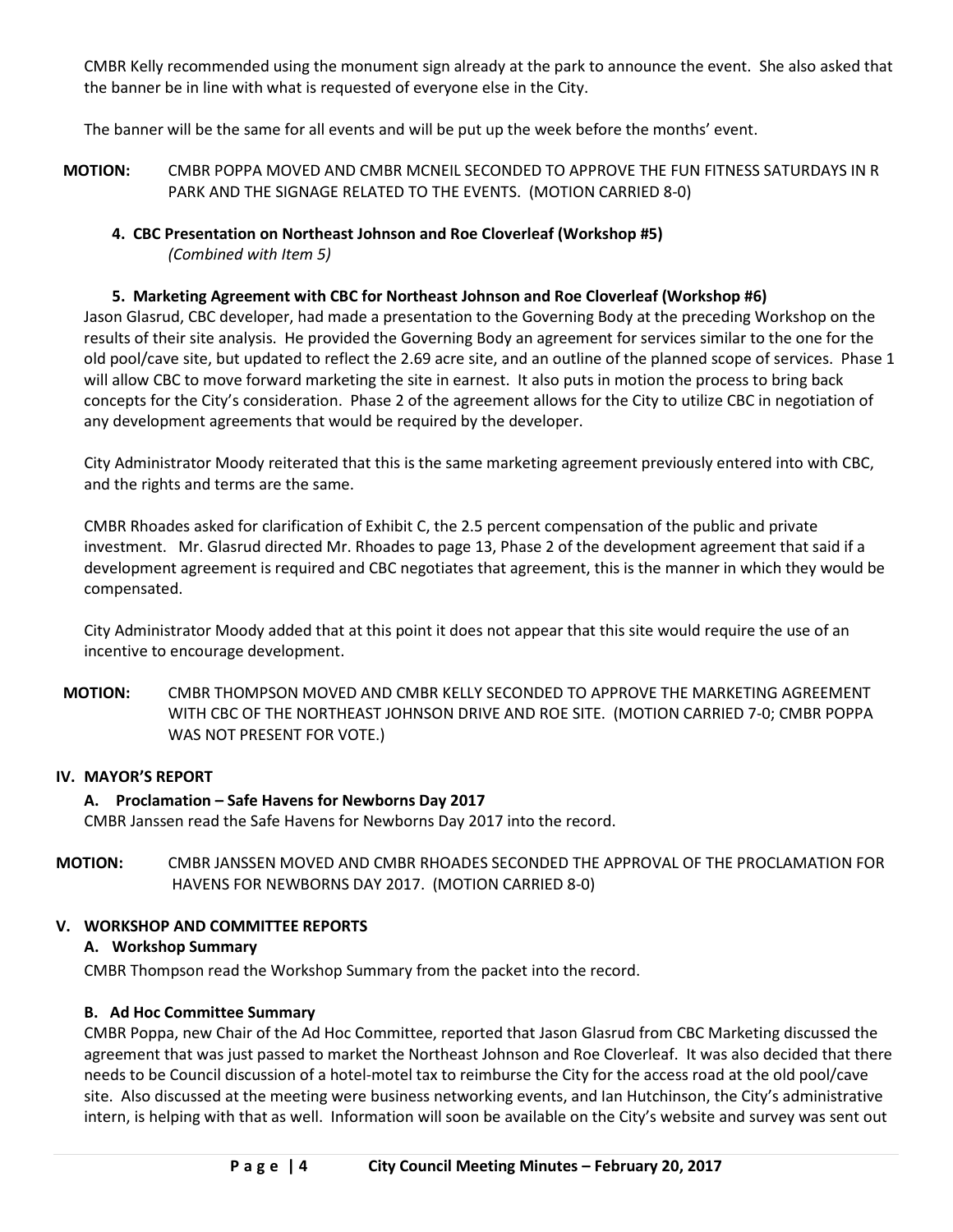to businesses in Roeland Park as well as business owners who live in Roeland Park to get input from the business community to determine what their needs are.

Mayor Marquardt apologized for the late notice, but the need for an executive session had come up and he proposed to hold that at the end of the City Council meeting. All Governing Body members agreed.

### **VI. REPORTS OF CITY LIAISONS**

*No reports were given*

### **VII. UNFINISHED BUSINESS**

### **A. Liberty Tax Special Event Permit**

Ms. Jones-Lacy said the permit was discussed at the Special Call Council February 13, however, there was incomplete information in terms of the date the permit was needed. After getting clarification from applicant, they would like the second special event to start April 12 and run through April 18. As a reminder to Council, this was approved at the Council meeting for Liberty Tax to have the special event through February 20th.

CMBR McNeil said she heard a complaint from a resident that they have too many signs, flags and the statue of liberty out waving at passersby. She said there was so much on a busy corner.

CMBR Poppa said that he drove by and it did seem to be more signage than the amount of temporary signs they approved for their lot. CMBR McNeil said she believed she saw at least six.

Ms. Jones-Lacy said she will ask code enforcement staff to stop by and compare what it displayed versus what has been approved.

Mayor Marquardt said approved is one A-frame, one inflatable and four wind feathers. CMBR McNeil said there is more than that.

CMBR Kelly asked if in regards to the feathers if there a distance from the curb and would like that checked. Ms. Jones-Lacy said set there are setback requirements.

City Administrator Moody said the signs cannot be in the right-of-way and have to be on private property.

**MOTION:** CMBR POPPA MOVED AND CMBR KELLY SECONDED TO APPROVE THE SPECIAL EVENT REQUEST FOR LIBERTY TAX BETWEEN APRIL 12, 2017 AND APRIL 18, 2017. (MOTION CARRIED 8-0)

### **VIII. NEW BUSINESS**

# **A. Council President Nomination**

CMBR Kellerman nominated CMBR Fast for Council President. Everyone was in agreement.

CMBR Fast said two years ago when she was first elected Council President her goal was that they become more efficient and productive. She feels like there has been a huge difference especially with the work that CMBRS Poppa and Janssen did on the meeting process. She said there is more consensus and collaboration and she does not want to go back to late night meetings every Monday.

# **B. Approve Alignment of Multipurpose Trail at Nall Park**

City Administrator Moody the plan has been presented to Council and now needs approval so they can begin working with Boulevard Apartments on a legal description for the easement as well as its terms.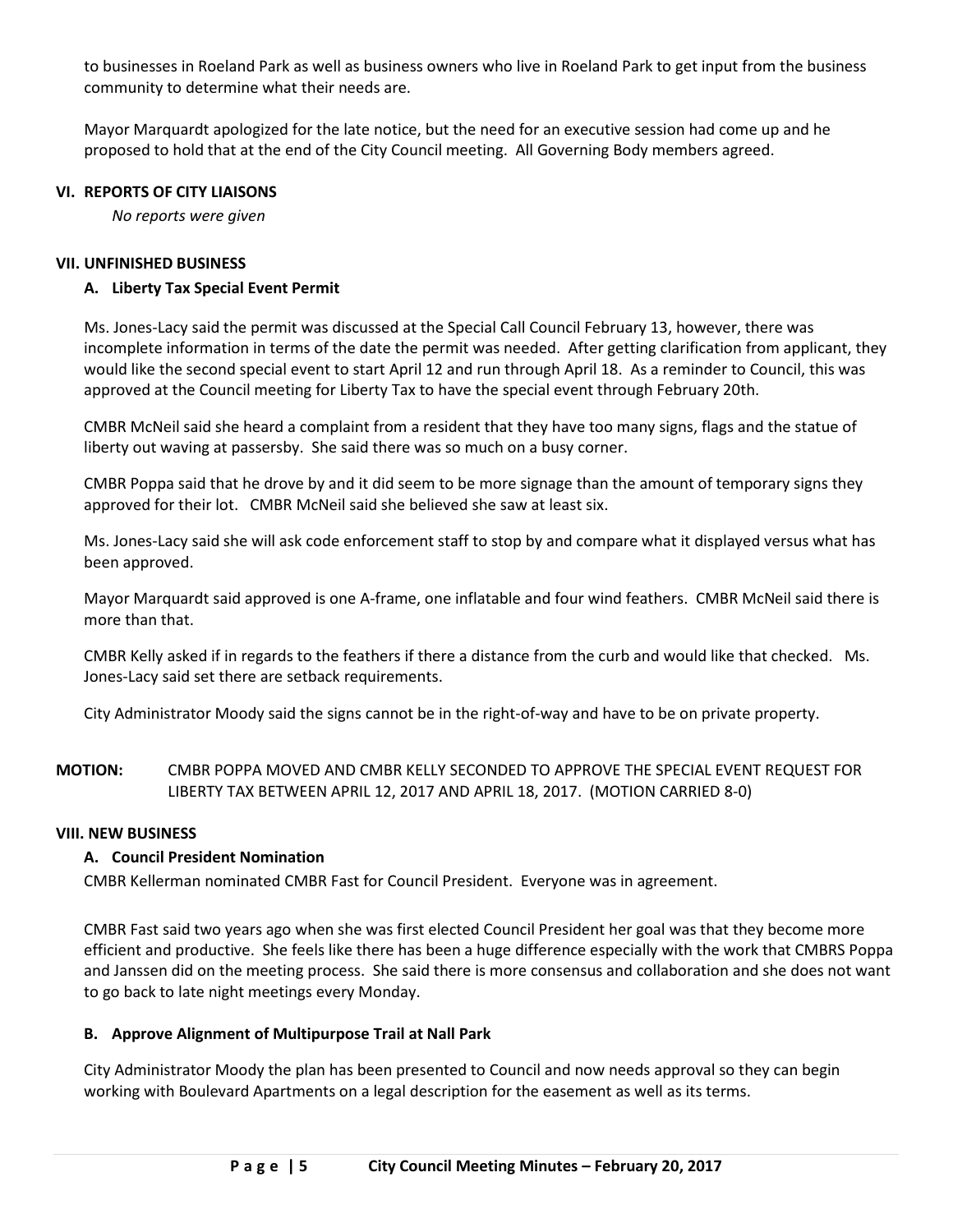CMBR Kellerman asked what was included in the \$15,000 cost estimate. City Administrator Moody said the \$12,000 cost estimate provided by Urban Trail is for construction and the added funds are to complete the easement and surveying by the City.

CMBR Kellerman asked if they have received a written agreement from Boulevard with regard to their portion of the easement. City Administrator Moody said they have not yet received that, but it makes sense to him if as a City they approve the alignment of the trail so as to be able to convey what the plans are. There is not a lot of room on the Boulevard property on their side of the creek. If the plan is not supported by Boulevard, they would have to change the trail limiting it to City property.

CMBR McNeil said on the map presented the tags for the aquatic center, the dome and the community center are incorrect.

CMBR Rhoades inquired about the fence at the beginning of trail. Public Works Director Leon said it is a remnant of an old fence, but it would be opened up if they make the path and access will not be blocked.

Public Works Director Leon said the second work day for the trail will be Sunday, March 12, from 10:00 a.m. to 12:00 p.m. in Nall Park.

# **MOTION:** CMBR THOMPSON MOVED AND CMBR POPPA SECONDED TO APPROVE THE ALIGNMENT AS DELINEATED. (MOTION CARRIED 7-1; WITH CMBR KELLERMAN VOTING NO.)

# **C. R Park Master Plan Presentation**

Public Works Director Leon said the City does need an approved R Park Master Plan for staff to move forward in identifying how much it would cost the City and also give them direction on how to proceed. He said the Parks Committee has done an excellent job taking in the citizen survey results, feedback from Governing Body, staff and trying to incorporate that into the master plan.

City Administrator Moody added they anticipate applying for a grant for the tennis court replacements. One of the requirements is a plan has to be in place that reflects what they're proposing to do and approving this master plan qualifies as one of those requirements.

CMBR Rhoades wanted clarification that this was only to the plan and not approval of the expenses to implement the plan.

CMBR McNeil said she does not like to see the removal of the blacktop from the tether ball area and has heard from residents that they like this area for little kids to ride their bikes.

CMBR Kellerman said he too would like to see the blacktop stay and added his own personal memories of the site before the park.

Public Works Director Leon pointed to the darker shaded areas is where the committee would like to have more hard surface.

CMBR Kellerman expressed concerns about removal of playground equipment.

Jennifer Provyn from the Parks Committee said that a swing set will be relocated, but it is not being removed. They just want to condense and group the play area.

Gretchen Davis said she spoke with Sunflower Foundation in Kansas who said the limestone trail would be a good start no matter what kind of surface they decided to put down later on.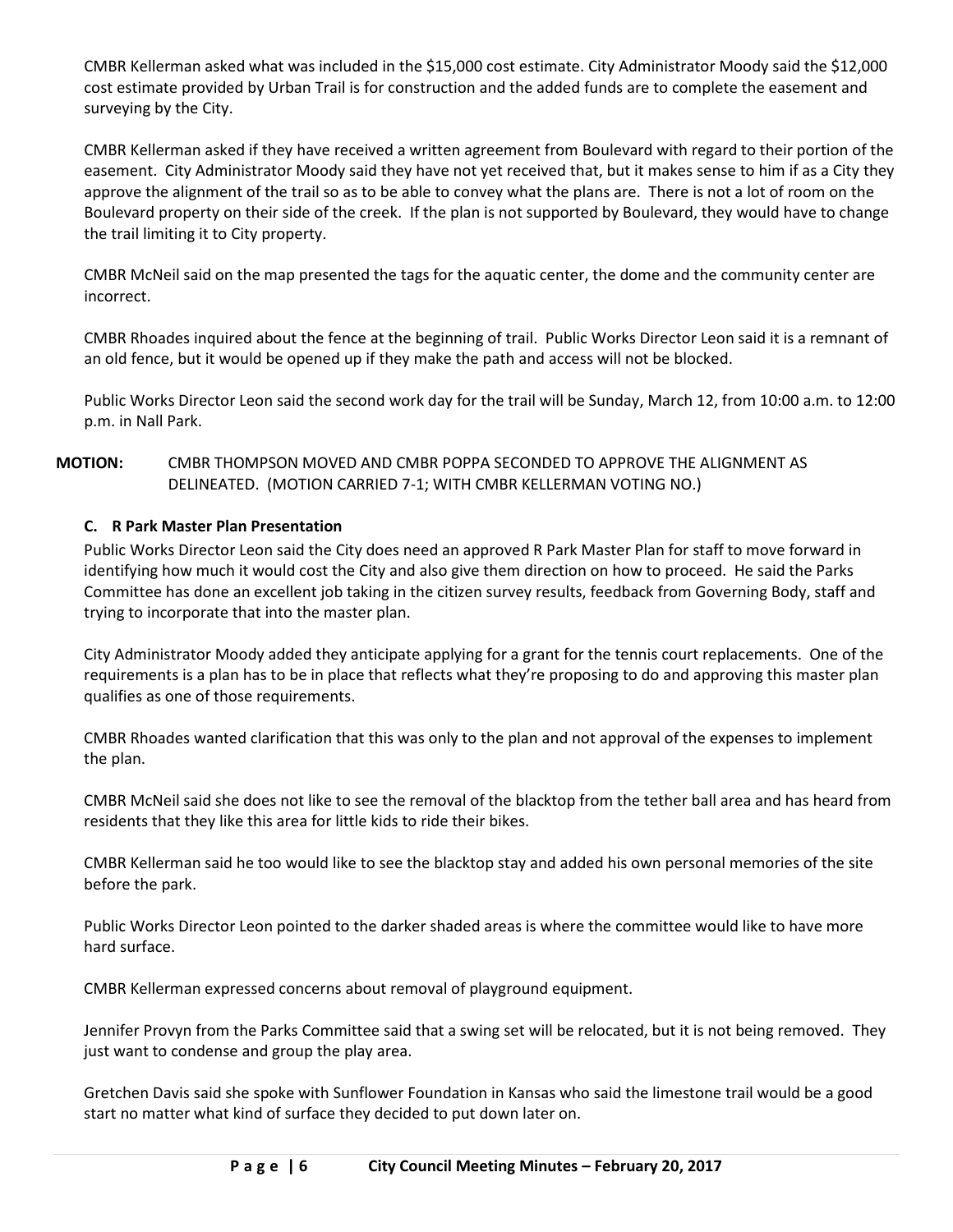Ms. Provyn said there have been no final decisions made on the tether ball courts.

Public Works Director Leon said this master plan provides an overview of what they want to put in the park. CMBR Kellerman said he wanted it called a preliminary plan as future councils may want to make future changes.

Public Works Director Leon said when he views the master plan it is not a construction plan, just a plan and they are not looking for specific details.

CMBR Janssen said if they remove that much asphalt it will compete with tennis courts and basketball.

Mayor Marquardt said that keeping that much asphalt requires that much more maintenance.

CMBR McNeil said she can't support that much green space and removal of that much asphalt because of all the feedback she has received from constituents.

**MOTION:** CMBR RHOADES MOVED AND CMBR MCNEIL SECONDED TO AMEND THE PLAN TO SHOW BOTH OPTIONS OF AND KEEPING AND REMOVING THE ASPHALT, WHILE KEEPING THE GENERAL PLAN IN PLACE. THE NORTHEAST SECTION WOULD SHOW OPEN GREEN SPACE AND POSSIBLE ASPHALT. (MOTION CARRIED 5-4 WITH MAYOR MARQUARDT CASTING THE DECIDING VOTE.)

### **POLL THE COUNCIL FOR AMENDMENT**

FAST - N MCNEIL - Y JANSSEN - Y RHOADES - Y KELLERMAN - Y THOMPSON - N KELLY - N POPPA - N MAYOR MARQUARDT - Y

CMBR Kellerman moved to keep the backstop in place, but the motion failed for lack of a second.

Mayor Marquardt believes there is a happy medium between the hardscape because kids will be running into basketball hoops. He does not think the whole hardscape area is good at all and should be much reduced, but 50 percent bigger than what is shown.

**MOTION:** CMBR KELLY MOVED AND CMBR POPPA SECONDED TO APPROVE R PARK MASTER PLAN WITH THE OPTION OF HAVING MORE HARDSCAPE. (MOTION CARRIED 8-0)

### **D. Extending the Term of the Agreement with JCPRD for Aquatic Center**

City Administrator Moody said the proposed ordinance has been reviewed by the city attorney and it extends the agreement to May 31, 2019.

**MOTION:** CMBR MCNEIL MOVED AND CMBR JANSSEN SECONDED TO APPROVE EXTENDING THE TERM OF THE AGREEMENT WITH JCPRD FOR THE AQUATICS CENTER TERM THROUGH MAY 31, 2019. (MOTION CARRIED 8-0)

### **E. Solid Waste Bid Process for 2018 Services** (Item C from Consent Agenda)

CMBR McNeil said she still does not understand the need to involve MARC if the three cities work together independently. She believes it is a lot of money to spend for someone to help pick out someone to pick up our trash.

CMBR Poppa said the other cities came and spoke to the Council and were not willing to go it alone without MARC. He also said a portion of the annual fee to MARC would be paid by the solid waste company, not by the City.

City Administrator Moody said the 0.75 percent is paid by the contracted trash company to MARC.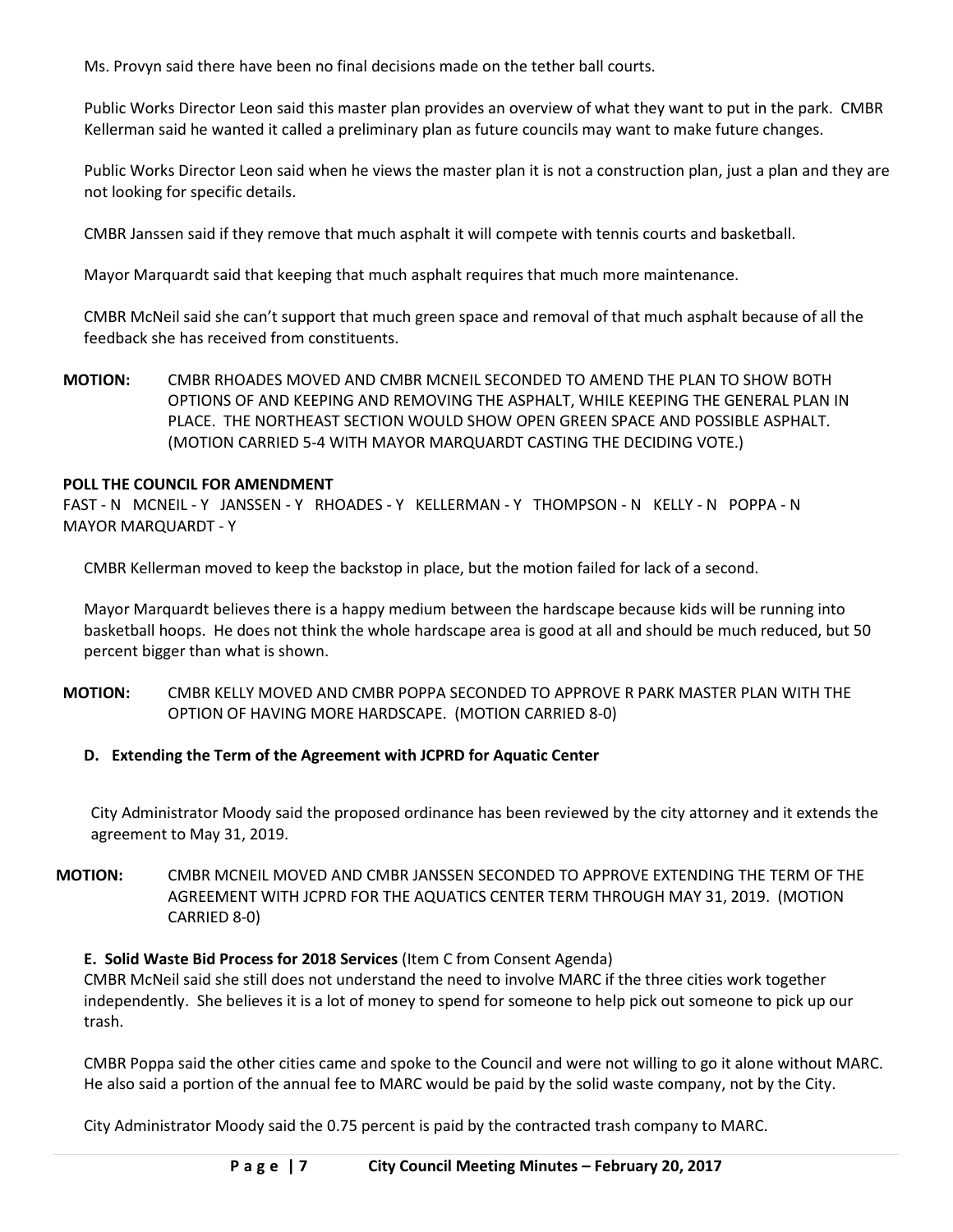There was discussion of using the bid process versus going it alone. City Administrator Moody reiterated the amount of time it pulls from staff to go through the bid process. Cities use consultants to facilitate the procedures and this is not a process they need to go through every year. They also want to make sure the agreement is wellwritten.

CMBR Fast said she didn't understand the thinking that by going it alone they would save money and also mentioned that the hourly money paid to staff would easily surpass what they would be paying to MARC. They would lose money because they would lose the other cities if they continue to act this way.

CMBR Thompson said she has heard that the other cities are having concerns on whether Roeland Park will continue with the multi-city agreement and asked what kind of message does that send.

**MOTION:** CMBR KELLERMAN MOVED AND CMBR POPPA SECONDED TO CALL THE QUESTION. (MOTION CARRIED 5-3 WITH CMBRS MCNEIL, RHOADES AND JANSSEN VOTING NO.)

### **POLL THE COUNCIL**

FAST - Y MCNEIL - N JANSSEN - N RHOADES – N KELLERMAN - Y THOMPSON – Y KELLY – Y POPPA – Y

**MOTION:** CMBR POPPA MOVED AND CMBR KELLY SECONDED TO APPROVE PARTICIPATING IN THE SOLID WASTE BID PROCESS ADMINISTERED BY MARC KCRPC. (MOTION CARRIED 6-2 WITH CMBRS KELLERMAN AND RHOADES VOTING NO.)

CMBR Janssen reminded the Council that they are currently under a contract that has no teeth performance-wise and that was orchestrated under MARC. He would encourage staff to take a hard look at performance measures to hopefully have some push-back.

CMBR McNeil asked if staff does not have the time to deal with and is that why they prefer to work with MARC. City Administrator Moody said there are two influences in this recommendation, one, the amount of time available to staff and two, he recognizes there was an alliance forged and those other two communities shared their opinions and would like to continue to work with MARC. Mr. Moody is of the mindset that communities can achieve more when working together.

CMBR Kelly said it was mentioned in early presentations that they are looking at ways to incorporate performance measures.

CMBR Rhoades said he voted no because of the cost savings and the way it was sold.

### **F. LKM Suggested Ordinance Elections as Nonpartisan** (Item F from Consent Agenda)

Mayor Marquardt said research has been done into the City Code and believed that there is currently language denoting that elections are to be non-partisan.

CMBR Poppa asked to see what is stated in code. City Clerk Bohon said it is in Charter Ordinance 32 and not in the City Code.

CMBR Thompson suggested adopting LKM language so as to have it affirmatively stated that they do want to remain non-partisan.

CMBR Kellerman said that would be over-regulating and too much legislation involved with this and just to leave it where it is.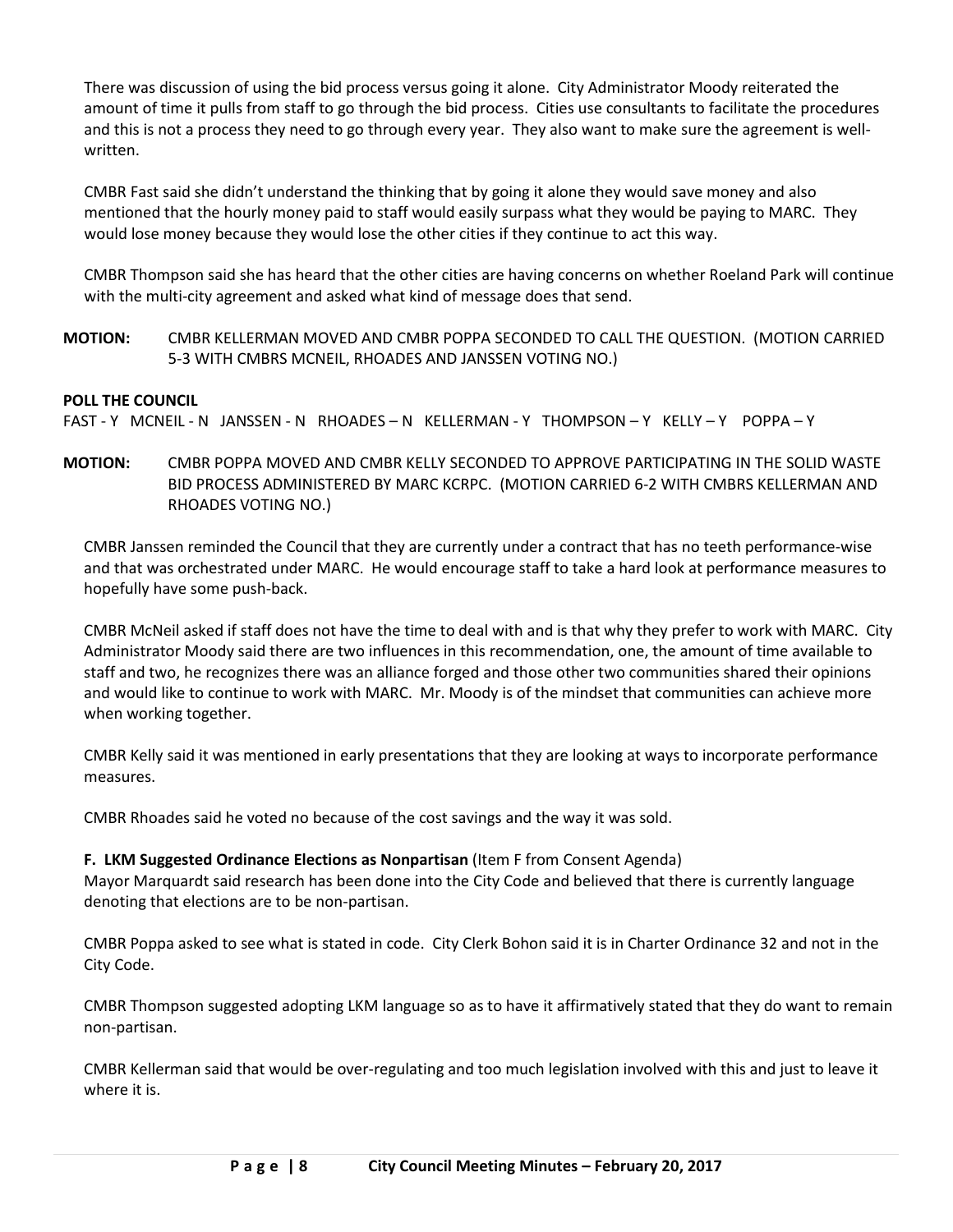CMBR Thompson said she came up with this because both Mission and Westwood have done it and thought it was a good idea since they want to remain non-partisan and seemed to be unanimous when discussed at last Workshop.

Mayor Marquardt asked if they have seen the current City ordinance versus what the new language is. CMBR Thompson said she has not seen it.

City Administrator Moody said it is not yet on the City website because it has not been codified.

City Attorney Maurer said that the sample LKM sent out is almost what the City had adopted. He also said Mission Woods has the same non-partisan election language. LKM did recommend to include non-partisan language, but he did not see it in the code, so they created that section. What is proposed, however, does say exactly the same thing as what is in Charter Ordinance 32.

CMBR Poppa said he would like to withdraw the motion from the table.

### **MOTION:** CMBR POPPA MOVED AND CMBR KELLY SECONDED TO APPROVE THE LKM SUGGESTED ORDINANCE ELECTION AS NON-PARTISAN (MOTION WITHDRAWN)

### **IX. ORDINANCES AND RESOLUTIONS**

### **X. WORKSHOP ITEMS**

**MOTION:** CMBR KELLY MOVED AND CMBR THOMPSON SECONDED TO ACCEPT THE CBC PRESENTATION AND TIMELINE FOR THE NORTHEAST JOHNSON AND ROE CLOVERLEAF. (MOTION CARRIED 8-0)

### **A. Trash and Recycle Bin Placement and Shielding** (Workshop #7)

**B. Leaf Pickup Program Discussion Continued** (Workshop #8)

# **C. Discussion of Establishing Hotel Motel Tax** (Workshop #9)

There was discussion whether to address this item or to move to a future Workshop. CMBR Rhoades felt that since the City had a letter of interest for a hotel at the cave site, it would be better to discuss it sooner rather than later.

CMBR Kelly said she would like to have the materials so they can formulate questions as there will not be enough time to make a final decision in this meeting.

After a brief discussion, the Governing Body agreed to begin the discussions.

City Administrator Moody said the Ad Hoc Development Committee would like the City entertain the use of a CID or hotel-motel tax to help with reimbursement for some of the site improvements related to connectivity and improved accessibility for both the upper and lower levels. There is anticipated to be an extension of Roe Parkway that will intersect with Roe Boulevard and also turn lanes as well as a drive connection from the lower level towards the upper level. He noted that these are unusual expenses for a pad site. Having the tax helps the City avoid taking on the role of paying for the improvements and then having to be reimbursed. It keeps the financial burden on the developers, lessees, owners and off of the City adding that those paying for the improvements are the ones who will benefit from the improvements. Mr. Moody looked at hotel/motel rates and transient guest tax rates in the Johnson County area and found eight percent to be the average. And ordinance has been drafted to reflect the guest tax rate. He added that the language is broad to give Council flexibility to use the tax for a variety of things. After a conservative calculation of a hotel with 100 rooms, 25 percent average occupancy, \$100 per night at an 8 percent rate, it could generate about \$73,000 a year in revenue.